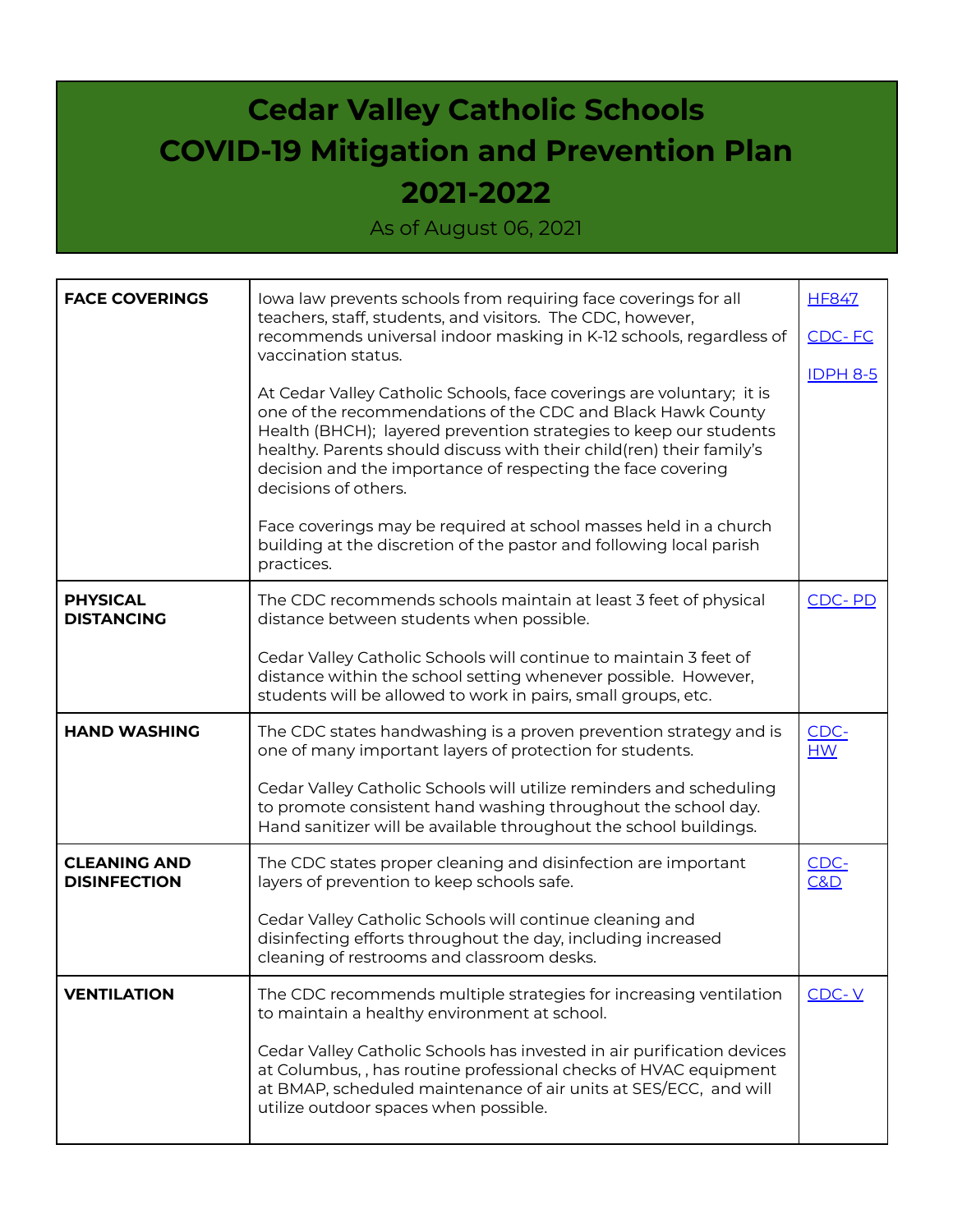| <b>WATER FOUNTAINS</b>                             | Water fountains and bottle fillers will be regularly cleaned and<br>disinfected.                                                                                                                                                                                                                        | CDC-<br>C&D                      |
|----------------------------------------------------|---------------------------------------------------------------------------------------------------------------------------------------------------------------------------------------------------------------------------------------------------------------------------------------------------------|----------------------------------|
|                                                    | Cedar Valley Catholic Schools students are encouraged to bring<br>their own water bottles to increase hydration.                                                                                                                                                                                        |                                  |
| <b>VACCINATIONS</b>                                | The CDC and IDPH encourage all eligible lowans to receive the<br>vaccine.                                                                                                                                                                                                                               | <b>IDPH</b>                      |
|                                                    | Cedar Valley Catholic Schools does not require staff or students to<br>be vaccinated, but encourages all those eligible to give it their fullest<br>consideration.                                                                                                                                      | $CDC -$<br>Vacc                  |
| <b>VOLUNTEERS &amp;</b><br><b>VISITORS</b>         | Volunteers and visitors who have tested positive need to follow<br>isolation requirements and may not come on site for a minimum of<br>10 days.                                                                                                                                                         | CDC-<br><b>Q&amp;I</b>           |
|                                                    | Volunteers and visitors of Cedar Valley Catholic Schools who have<br>tested positive will need to follow isolation requirements and not<br>come on site for a minimum of 10 days.                                                                                                                       |                                  |
| <b>COVID TRACKING &amp;</b><br><b>QUARANTINING</b> | IDPH advises exposed children and staff should not be required to<br>stay home, regardless of mask covering usage. When there is a                                                                                                                                                                      | <b>IDPH 8-5</b>                  |
|                                                    | positive case, parents should be given information around exposure<br>to COVID-19 in order to make their own informed decisions<br>regarding risk.                                                                                                                                                      | CDC-CT                           |
|                                                    | Following IDPH guidance, Cedar Valley Catholic Schools tracks all<br>student illnesses (Influenza, COVID-19, Norovirus, etc) on a daily<br>basis. Cedar Valley Catholic Schools will communicate with the<br>school community and IDPH when more than 10% of our students<br>are absent due to illness. |                                  |
|                                                    | Parents who want their child(ren) to quarantine for 14 days when<br>exposed to a positive case should contact the school office to<br>activate our virtual learning option.                                                                                                                             |                                  |
| <b>ISOLATION</b>                                   | Those testing positive for COVID must be excluded from school for<br>10 days after symptoms start and 24 hours with no fever and<br>improved symptoms OR 10 days after positive test (if no symptoms).                                                                                                  | <b>IDPH-Illn</b><br>ess<br>Chart |
|                                                    | IDPH is not currently issuing isolation and quarantine orders for<br>COVID-19 positive or COVID-19 exposed individuals.                                                                                                                                                                                 | CDC-<br>Sick at<br>School        |
|                                                    | At Cedar Valley Catholic Schools, students and staff must follow the<br>guidelines above after receiving a positive COVID diagnosis.                                                                                                                                                                    | <b>IDPH 8-5</b>                  |
| <b>STAYING HOME</b><br><b>WHEN ILL</b>             | Students, teachers, and staff should stay home when they have<br>signs of any infectious illness and be referred to their healthcare<br>provider for testing and care.                                                                                                                                  | CDC-<br><b>Q&amp;I</b>           |
|                                                    | Cedar Valley Catholic Schools asks all parents to stay diligent in<br>keeping students home when ill. School staff will also be asked to<br>stay home with any sign of infectious illness.                                                                                                              |                                  |
| <b>MONITORING</b>                                  | The CDC states localities should monitor community transmission,<br>vaccination coverage, screening testing, and occurrence of<br>outbreaks to guide decisions on the level of layered prevention                                                                                                       | CDC                              |